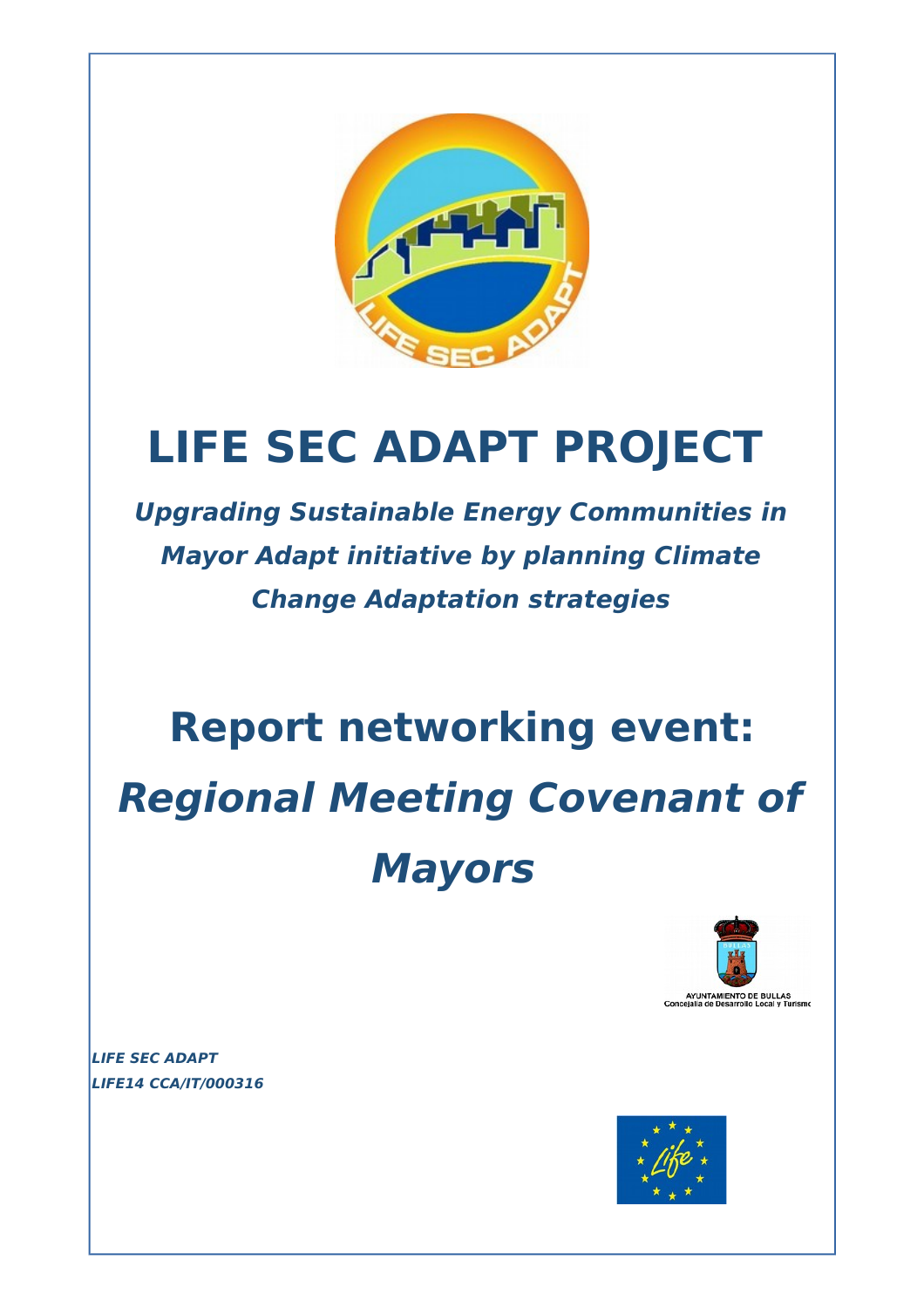| <b>PROGRAMME</b>    | LIFE 2014 - 2020 - Climate Change           |
|---------------------|---------------------------------------------|
|                     | Adaptation                                  |
| <b>PROJECT</b>      | <b>LIFE SEC ADAPT</b>                       |
| <b>ACRONYM</b>      |                                             |
| <b>PROJECT CODE</b> | LIFE14/CCA/IT/00036                         |
| <b>TITLE</b>        | Sustainable Energy Week                     |
|                     |                                             |
| <b>ACTION/TASK</b>  | E2 - Networking with other LIFE and/or non- |
| <b>RELATED</b>      | <b>LIFE</b> projects                        |
| <b>DATE OF</b>      | 19-25 June 2017                             |
| <b>DELIVERY</b>     |                                             |
| <b>VERSION</b>      |                                             |
| <b>AUTHOR</b>       | Pedro García Moreno. Local project manager. |

**LIFE SEC ADAPT LIFE14 CCA/IT/000316** 

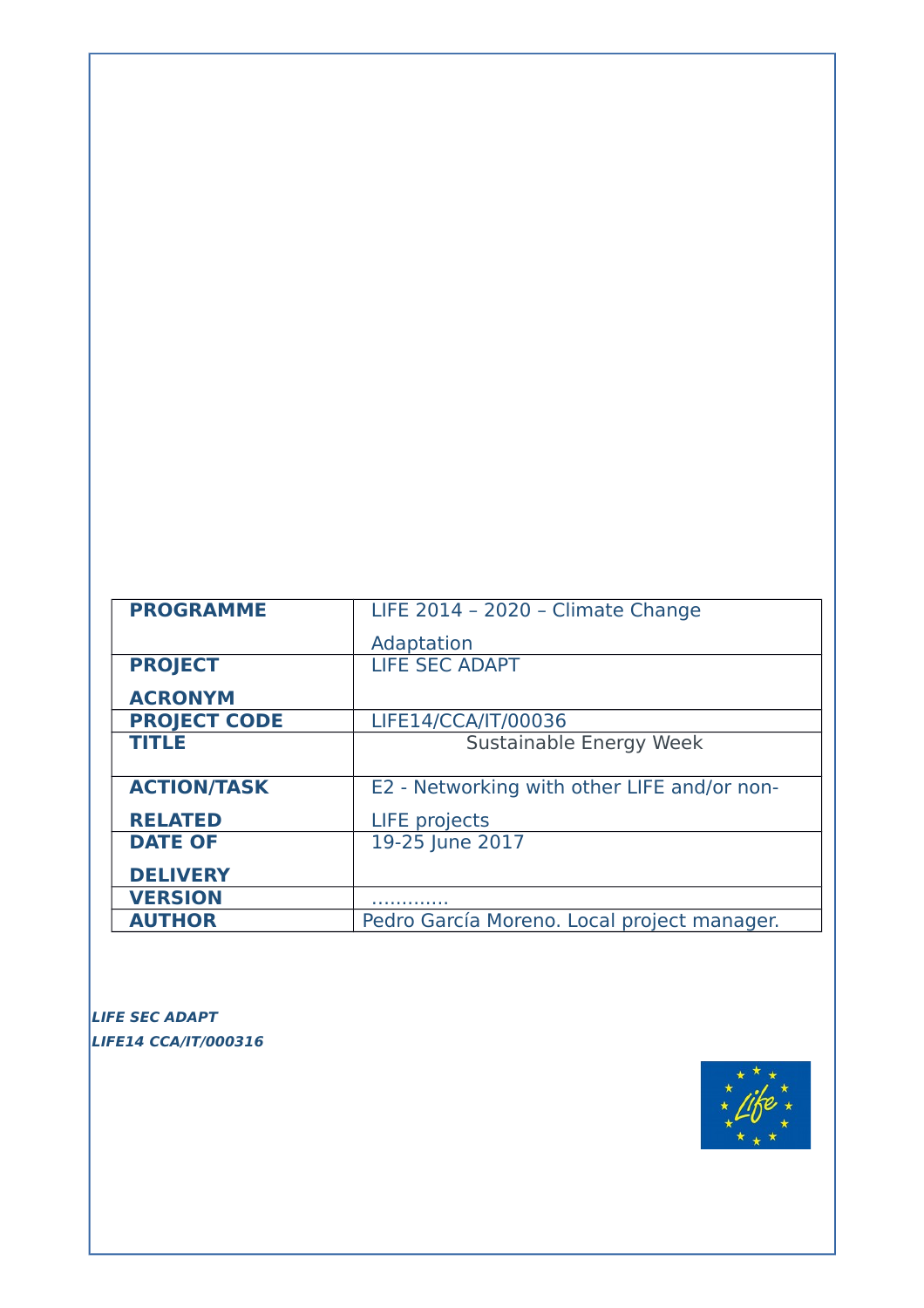

## **General information**

| Select typology:                         | Seminar<br><b>Training</b><br>$\bullet$     |
|------------------------------------------|---------------------------------------------|
| Title:                                   | <b>Regional Meeting Covenant of Mayors.</b> |
| Name of the<br>organisation<br>proposer: | <b>Murcia Region Government</b>             |
| date:                                    | $20th$ June                                 |
| <b>SEC ADAPT partners</b>                |                                             |
| participating                            | <b>Bullas Municipality</b>                  |
| Website info:                            | www.pactodelosalcaldes.eu                   |
|                                          |                                             |

## **Specific information**

| <b>RES (Renewable Energy Systems)</b><br>$\bullet$<br><b>Energy Saving</b><br>$\bullet$<br><b>Sustainable Mobility</b><br>$\bullet$ |
|-------------------------------------------------------------------------------------------------------------------------------------|
| <b>Public Administration</b><br>$\bullet$<br>50 local experts.<br>$\bullet$                                                         |
| <b>Regional / Local</b>                                                                                                             |
|                                                                                                                                     |